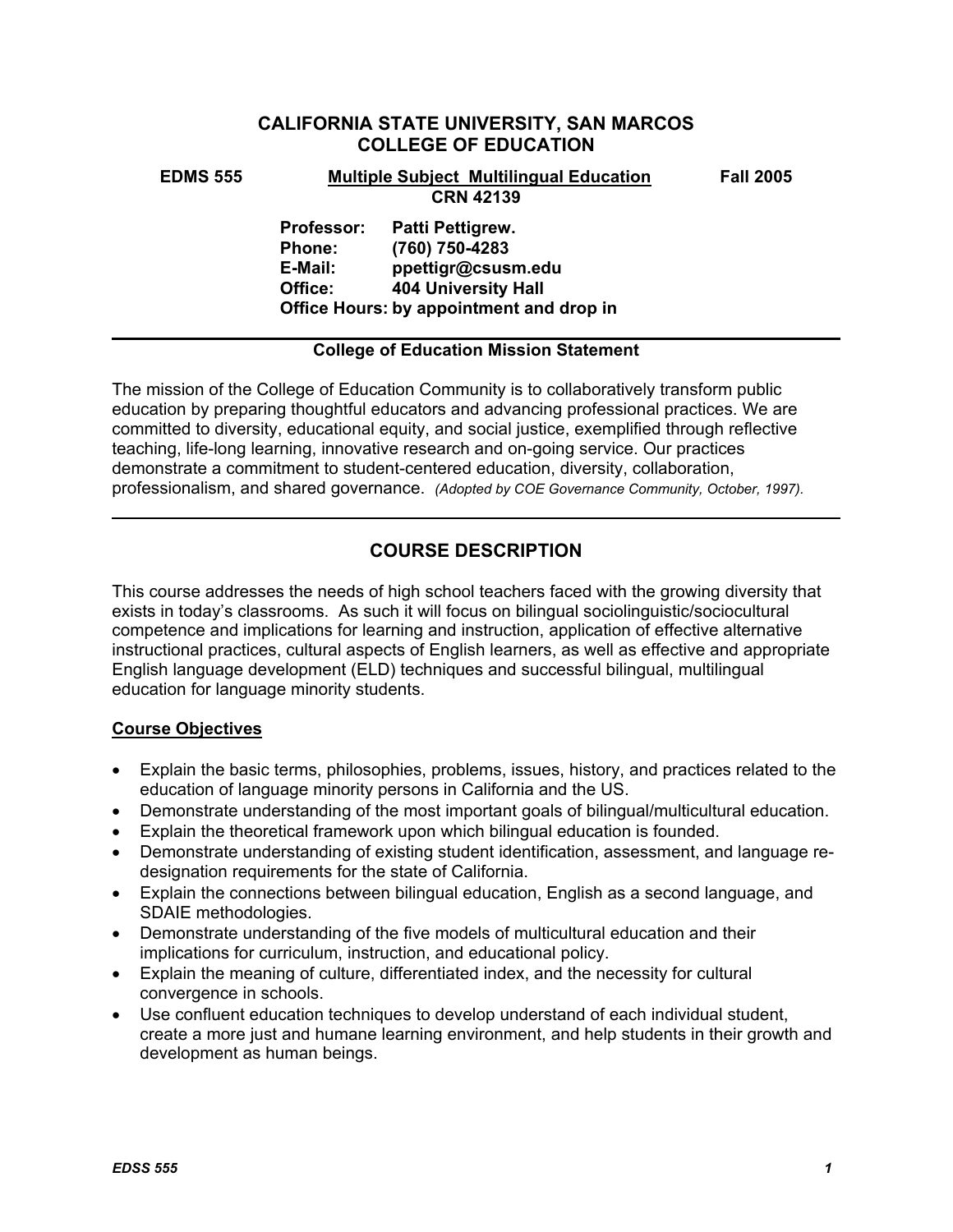# **Required Texts**

*Reading, Writing, and Learning in ESL.* Peregoy and Boyle. Pearson Education Publishers, 2005

*The Dreamkeepers*. Gloria Ladsen-Billings. Jossey –Bass Publishers. 2004 **Amazing English**. Walters.

*My Reader*, available at the bookstore.

# **Authorization to Teach English Learners**

This credential program has been specifically designed to prepare teachers for the diversity of languages often encountered in California public school classrooms. The authorization to teach English learners is met through the infusion of content and experiences within the credential program, as well as additional coursework. Students successfully completing this program receive a credential with authorization to teach English learners. *(approved by CCTC in SB 2042 Program Standards, August 02)*

# **Teacher Performance Expectation (TPE) Competencies**

The course objectives, assignments, and assessments have been aligned with the CTC standards for Single Subject Credential. This course is designed to help teachers seeking the Single Subject Credential to develop the skills, knowledge, and attitudes necessary to assist schools and district in implementing effective programs for all students. The successful candidate will be able to merge theory and practice in order to realize a comprehensive and extensive educational program for all students. The following TPE's are addressed in this course:

### **Primary Emphasis:**

**TPE 7:** Teaching English Learners **TPE 15**: Social Justice and Equity

### **Secondary Emphasis:**

**TPE 1:** Specific Pedagogical Skills for Subject Instruction **TPE 3:** Interpretation and Use of Assessments **TPE 4:** Making Content Accessible **TPE 5:** Student Engagement **TPE 6:** Developmentally Appropriate Teaching Practices **TPE 11:** Social Environment

### **College of Education Attendance Policy**

Due to the dynamic and interactive nature of courses in the College of Education, all students are expected to attend all classes and participate actively. At a minimum, students must attend more than 80% of class time, or s/he may not receive a passing grade for the course at the discretion of the instructor. Individual instructors may adopt more stringent attendance requirements. Should the student have extenuating circumstances, s/he should contact the instructor as soon as possible. *(Adopted by the COE Governance Community, December, 1997).*

# **Students with Disabilities Requiring Reasonable Accommodations**

Students are approved for services through the Disabled Student Services Office (DSS). This office is located in Craven Hall 5205, and can be contacted by phone at (760) 750-4905, or TTY (760) 750-4909. Students authorized by DSS to receive reasonable accommodations should meet with their instructor during office hours or, in order to ensure confidentiality, in a more private setting.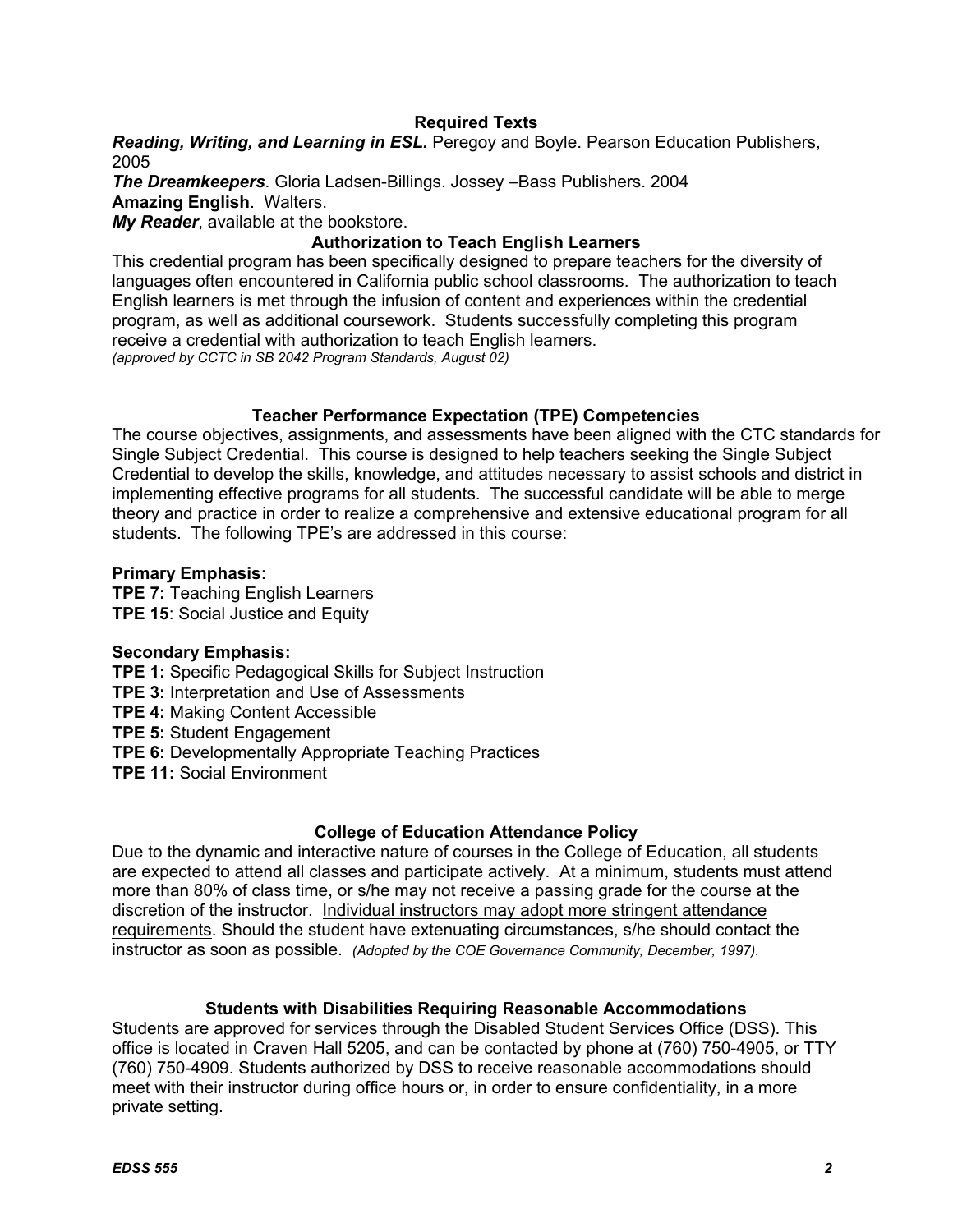#### **Course Requirements**

All students are expected to participate in class activities and demonstrate reflective learning. Students who do not attend a class session, or do not participate in class activities will not receive attendance and participation points for that session. *Three (3) points will be deducted for each missed class session.* It is important that students are well prepared for course sessions by completing the readings and assignments scheduled before the class meeting. Unless otherwise negotiated with the instructor, all assignments are to be handed in on the due date. **Assignments not handed-in on due date will lose 10% of earned credit per day.** Assignments should be typed and double-spaced (yes, including the class journal). Students who wish to revise an assignment must negotiate the requirements of the revision with the instructor.

| • Attendance and participation          | 25 points |
|-----------------------------------------|-----------|
| • Reading Reflections / ELD Standards   | 20 points |
| • ELD / SDAIE Lesson Observation        | 10 points |
| • Multicultural Resources / Lesson Plan | 20 points |
| • SDAIE "Unit" Plan                     | 20 points |
| • TPE Reflective Statements             | 5 points  |
|                                         |           |

|            |     | Grading   |    |
|------------|-----|-----------|----|
| $95 - 100$ | А:  | $80 - 82$ | B- |
| $90 - 94$  | A-: | $77 - 79$ | C+ |
| 87 - 89    | B+: | $73 - 76$ | C. |
| 83 – 86    | B:  | $70 - 72$ | C- |

# **ASSIGNMENT DESCRIPTIONS**

### **Reading Reflections & ELD Standards 20 points**

Reflections based on the readings will cover the following topics, and are due during the following class sessions:

| <b>Historical Foundations of Bilingual Education</b> | DUE: Session 2         |
|------------------------------------------------------|------------------------|
| <b>Second Language Acquisition</b>                   | DUE: Session 3         |
| Politics of Language Learning / Proposition 227      | DUE: Session 4         |
| Assessment                                           | DUE: Session 12        |
| What you will do for your English learners           | <b>DUE: Session 14</b> |

Reading reflections will be discussed at the beginning of the class session on which they are due, and will include:

- A written summary and/or analysis of the assigned topic that reflects understanding of the key concepts, including comments / analysis from the required readings.
- A reflection of the topic including connections that can be made between the topics and teaching English language learners, **with specific examples from student teaching experiences, school observations, or other personal experiences in diverse settings.**

*Your reading reflections must address TPE 7 (see rubric).*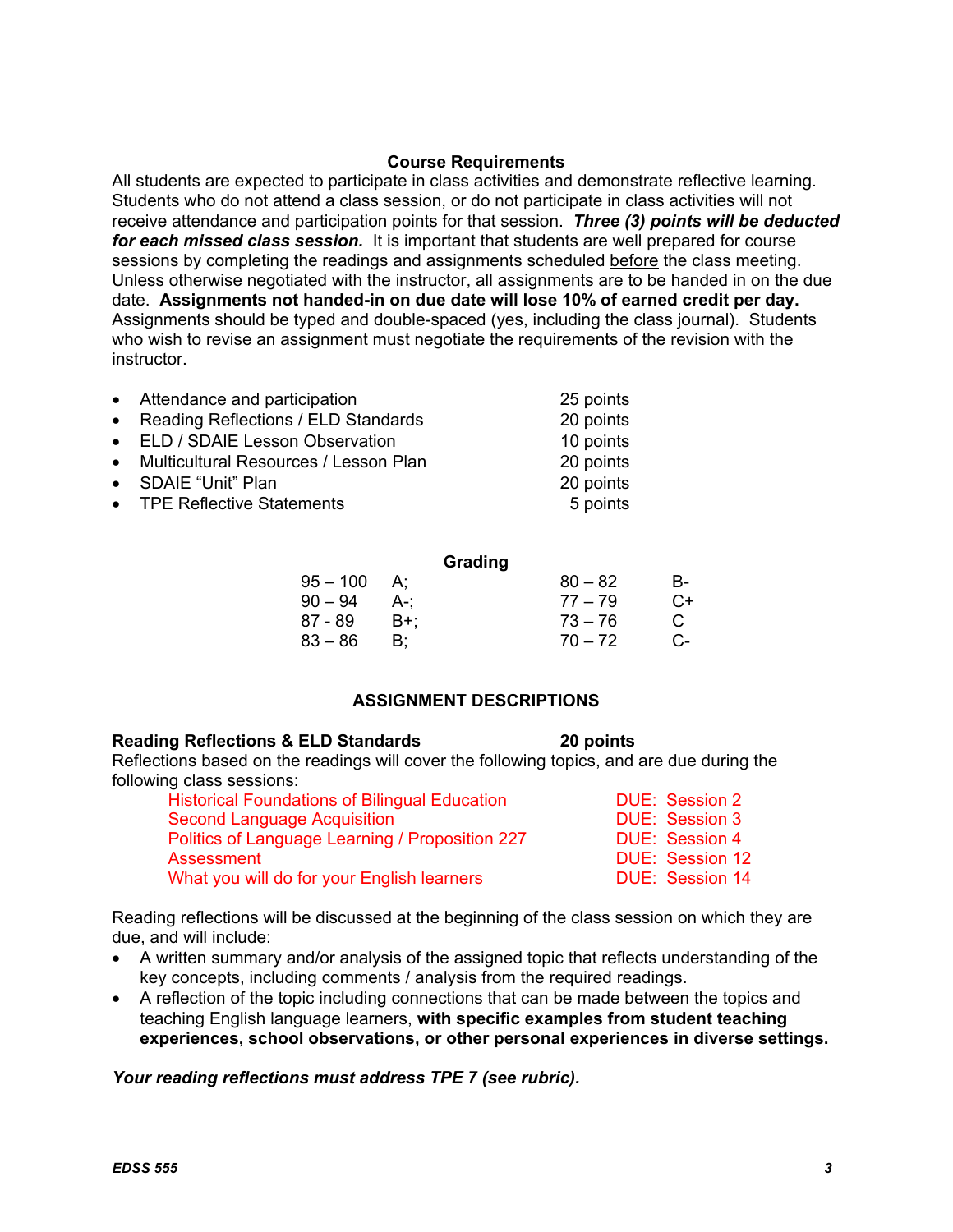## ELD Standards Requirement

For the 5th class session, you will need to download the ELD standards and print a copy for yourself. Please bring the standards to class. You can download the ELD standards from the CDE website (www.cde.ca.gov) or from WestEd (www.wested.org ).

On the WestEd Website, type "ELD Standards" in the "Search WestEd" box. Click on "WestEd: The Map of Standards for English Learners" then "Sample Chapters" then "6-8 PDF Version"

| <b>Criteria</b> | <b>Developing</b>       | <b>Nearly</b>           | <b>Meets</b>           | <b>Exceeds</b>            |  |
|-----------------|-------------------------|-------------------------|------------------------|---------------------------|--|
|                 |                         | <b>Meets</b>            |                        |                           |  |
| TPE-7           | Candidates              | Candidates              | Candidates             | Candidates                |  |
| <b>Teaching</b> | demonstrate in their    | demonstrate in their    | demonstrate in their   | demonstrate in their      |  |
| English         | interactive journals    | interactive journals    | interactive journals   | interactive journals      |  |
| <b>Learners</b> | that they know and      | that they know and      | that they know and     | that they know and        |  |
|                 | can apply few           | can apply some          | can apply pedagogical  | can apply                 |  |
|                 | pedagogical theories,   | pedagogical theories,   | theories, principles,  | pedagogical theories      |  |
|                 | principles, and         | principles, and         | and instructional      | principles, and           |  |
|                 | instructional practices | instructional practices | practices for          | instructional practices   |  |
|                 | for comprehensive       | for comprehensive       | comprehensive          | for comprehensive         |  |
|                 | instruction of English. | instruction of English  | instruction of English | instruction of <b>ALL</b> |  |
|                 |                         | learners.               | learners.              | English learners.         |  |

### **Reading Reflections – Scoring Rubric**

## **ELD / SDAIE Lesson Observation Due: Sept. 16 10 points 10 points and 10 points in the limits**

# For this assignment you will observe an ELD or SDAIE lesson at your student teaching school site. You will collect and document evidence of any instructional modifications made to provide comprehensible academic input for the English learners in the class. As part of your write-up, you are to discuss how (if necessary) you would modify the lesson/activity in light of the information and knowledge gained in the course.

### *Your lesson observation must address TPEs 4 and 5 (see rubric).*

| <b>Lesson Observation - Scoring Rubric</b> |                     |                         |                          |                         |
|--------------------------------------------|---------------------|-------------------------|--------------------------|-------------------------|
| <b>Criteria</b>                            | <b>Developing</b>   | <b>Nearly</b>           | <b>Meets</b>             | <b>Exceeds</b>          |
|                                            |                     | <b>Meets</b>            |                          |                         |
| TPE-4                                      | Teacher candidate   | Candidates can          | Candidates are able to   | Candidates can apply    |
| <b>Making</b>                              | is unable to        | partially determine if  | determine if lesson      | pedagogical theories,   |
| <b>Content</b>                             | determine if lesson | lesson observed is      | observed makes           | principles, and         |
| <b>Accessible</b>                          | observed is         | consistent with         | content accessible to    | instructional practices |
|                                            | consistent with     | pedagogical theories,   | students with different  | for making content      |
|                                            | pedagogical         | principles, and         | levels of proficiency in | accessible to all       |
|                                            | theories and        | instructional practices | English and primary      | English learners by     |
|                                            | instructional       | for making content      | language.                | offering appropriate    |
|                                            | practices for       | accessible to English   |                          | suggestions.            |
|                                            | making content      | learners.               |                          |                         |
|                                            | accessible to       |                         |                          |                         |
|                                            | English learners.   |                         |                          |                         |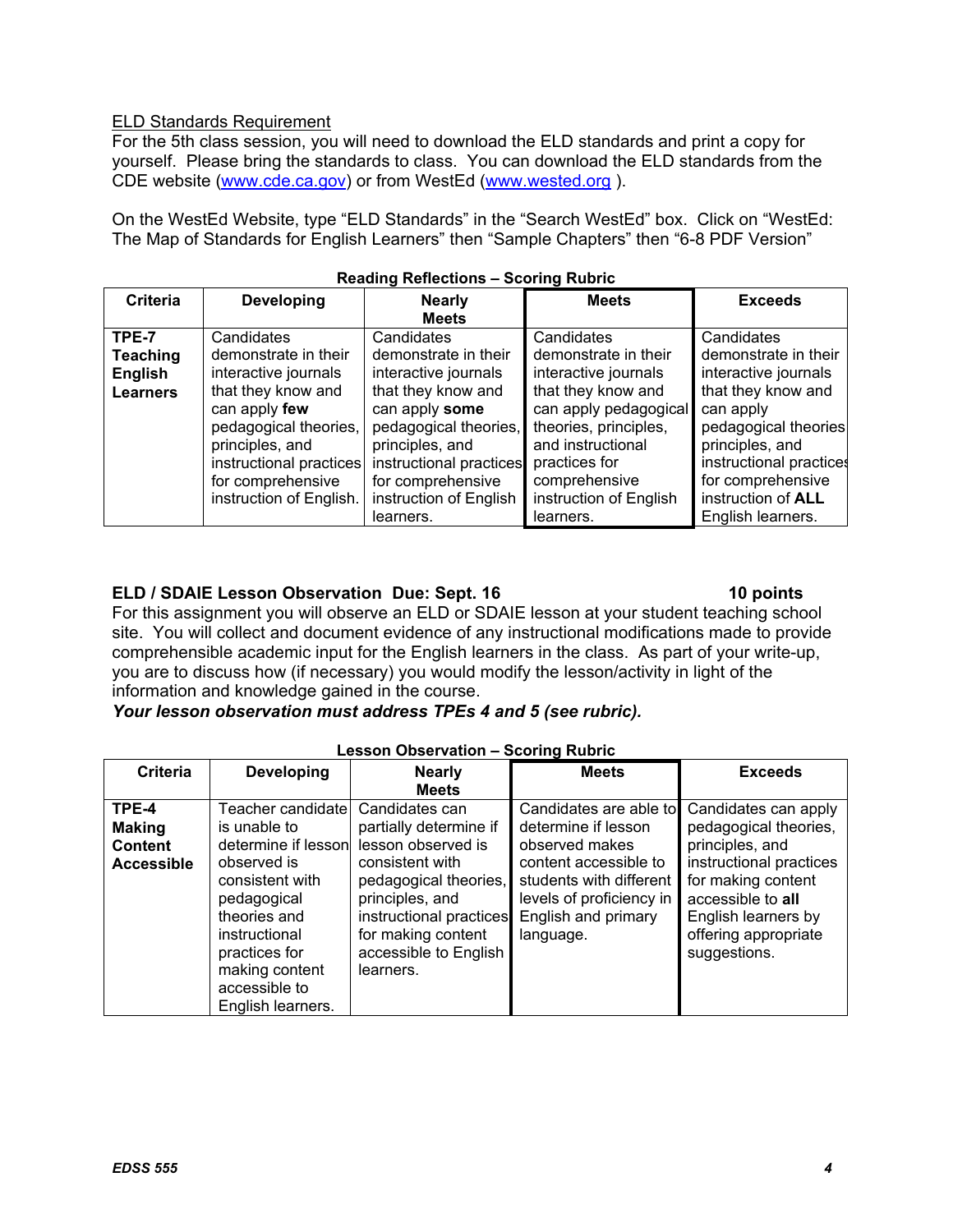| TPE-5             | Candidates of       | Candidates of English  | <b>Candidates of English</b> | Teachers candidates     |
|-------------------|---------------------|------------------------|------------------------------|-------------------------|
| <b>Student</b>    | English learners    | learners are not       | learners are able to         | can confirm that the    |
| <b>Engagement</b> | are unaware if      | always certain if      | determine if lesson          | lesson observed         |
|                   | lesson observed     | lesson observed        | observed clearly             | engages ALL English     |
|                   | engages students    | clearly communicates   | communicates                 | learners in the         |
|                   | or is appropriate   | objectives, ensures    | objectives, ensures          | academic program;       |
|                   | for the levels of   | understanding,         | understanding,               | and students know       |
|                   | English proficiency | monitors progress,     | monitors progress,           | objectives, understand  |
|                   | and primary         | adjusts instruction    | adjusts instruction          | key concepts, are       |
|                   | language.           | according to levels of | according to levels of       | aware of their          |
|                   |                     | English proficiency    | English proficiency          | progress, and their     |
|                   |                     | and primary            | and primary language,        | home language and       |
|                   |                     | language, and          | and incorporates             | culture are part of the |
|                   |                     | incorporates           | community resources          | classroom               |
|                   |                     | community resources    | appropriately.               | environment.            |
|                   |                     | appropriately.         |                              |                         |

## **Multicultural Literature Resources / Lesson Plans Due: Sept. 30 20 points**

With another person, you will have the opportunity to collect multicultural resources (books, websites, text sets, etc.), and develop lesson plans based the resources and rooted in social justice and equity for middle school students. The following questions should help guide your selection of multicultural resources:

- Does this resource help English learners have access to the core curriculum?
- Does this resource help scaffold an equitable classroom?
- Does this resource promote social justice and equity?
- Does this resource help your students feel as if they are part of the culture of the school?

# *This assignment must address TPEs 7 and 15.*

The required elements of the assignment are:

- 1. With your partner, choose **six** multicultural resources that address appropriate proficiency and content area knowledge for middle school students.
- 2. For each selection, you will write a brief (one paragraph) annotated bibliography encompassing:
	- a. Appropriate grade level
	- b. Appropriate ELD proficiency level(s)
	- c. Appropriate content area(s)
	- d. Description of the story/text
- 3. At least **two** of the resources must be bilingual (English and another language).
- 4. With your partner, submit a lesson plan that clearly delineates how every student will be a successful learner by providing universal access to diverse students (e.g., gifted, English learners, special needs, non-readers, poor readers).

### Poster Sessions (20 minutes each)

Tables will be set up to provide space for the partners to present/display their multicultural resources and lesson plans.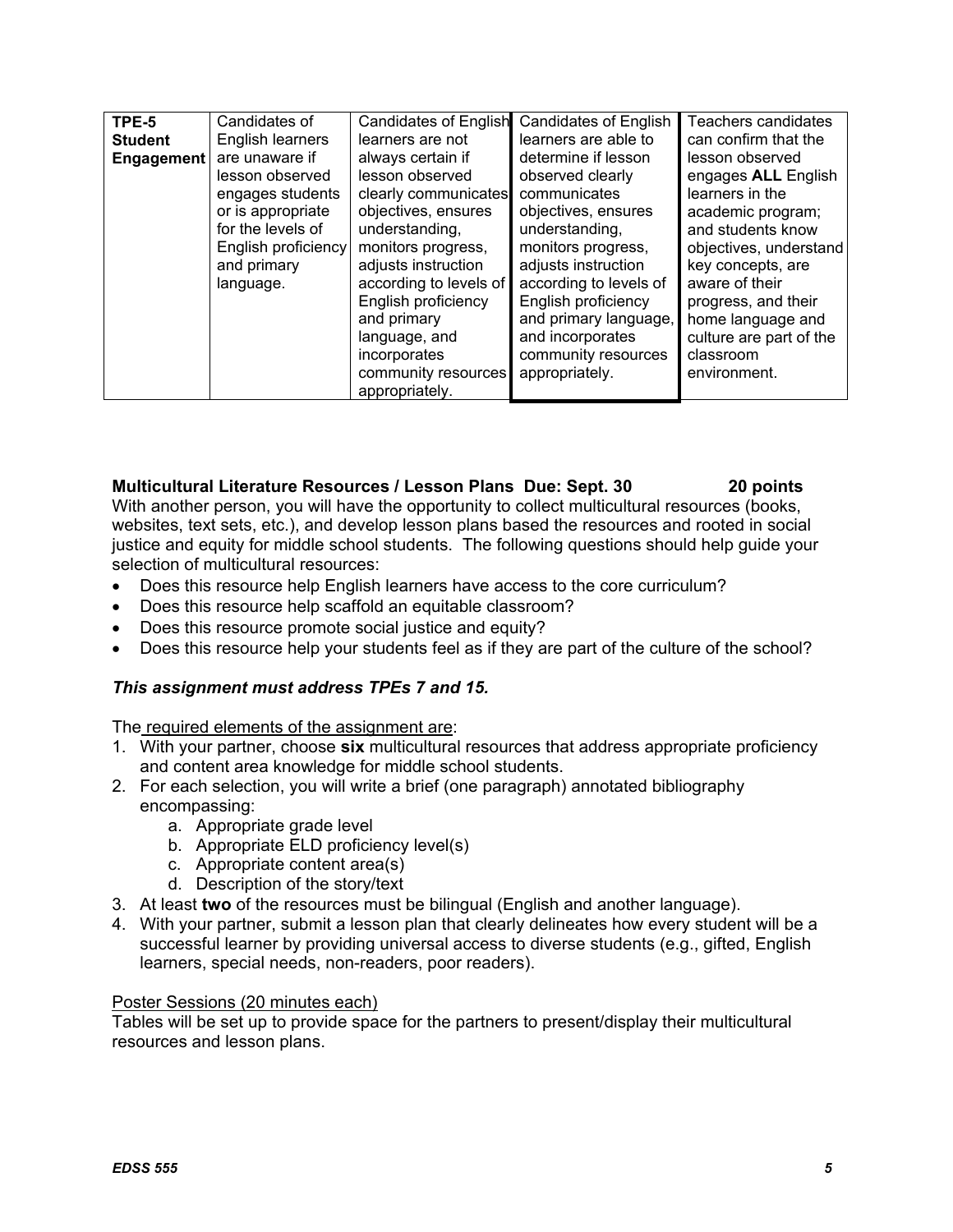**Note:** Dr. Alice Quiocho's website has an excellent bibliography of children's literature and multicultural books (http://www.csusm.edu/Quiocho), or the Barahona Center at the CSUSM Library has an excellent collection of books in Spanish (http://www.csusm.edu/csb/)

| <b>Criteria</b>                                                          | <b>Developing</b>                                                                                                                                                                                                        | <b>Nearly</b>                                                                                                                                                                                                                                                                                                                          | <b>Meets</b>                                                                                                                                                                                                                                                                                                                                                                                | <b>Exceeds</b>                                                                                                                                                                                                                                                                                                                                                                                                                                                       |
|--------------------------------------------------------------------------|--------------------------------------------------------------------------------------------------------------------------------------------------------------------------------------------------------------------------|----------------------------------------------------------------------------------------------------------------------------------------------------------------------------------------------------------------------------------------------------------------------------------------------------------------------------------------|---------------------------------------------------------------------------------------------------------------------------------------------------------------------------------------------------------------------------------------------------------------------------------------------------------------------------------------------------------------------------------------------|----------------------------------------------------------------------------------------------------------------------------------------------------------------------------------------------------------------------------------------------------------------------------------------------------------------------------------------------------------------------------------------------------------------------------------------------------------------------|
|                                                                          |                                                                                                                                                                                                                          | <b>Meets</b>                                                                                                                                                                                                                                                                                                                           |                                                                                                                                                                                                                                                                                                                                                                                             |                                                                                                                                                                                                                                                                                                                                                                                                                                                                      |
| TPE-7<br><b>Teaching</b><br><b>English</b><br><b>Learners</b>            | Multicultural<br>resources are<br>not authentic, do<br>not reflect the<br>diversity in<br>schools, and the<br>primary<br>language of<br>students is not<br>considered.<br>Lessons do not<br>support English<br>learners. | Candidates select<br>some authentic<br>multicultural<br>resources, primary<br>language is not<br>included or not well<br>translated. Lesson<br>reading and writing<br>activities are<br>inappropriate for levels<br>of proficiency in<br>English and primary<br>language, and<br>assessments are non-<br>existent or<br>inappropriate. | Candidates select<br>authentic multicultural<br>resources that reflect<br>diversity of the<br>classroom, to include<br>the primary language<br>of English learners.<br>Lesson plans include<br>instructional activities<br>appropriate for levels<br>of proficiency in<br>English and primary<br>language, and have<br>relevant assessments.                                                | Teaching candidates<br>include justification for<br>the selection and<br>purpose of each<br>resource, taking into<br>account the varying<br>learning and social<br>needs of individual<br>students or groups in<br>their own classroom.<br>Lessons include<br>language activities meet<br>the academic and social<br>needs of all students.                                                                                                                          |
| <b>TPE-15</b><br><b>Social</b><br><b>Justice</b><br>and<br><b>Equity</b> | Multicultural<br>assignment<br>does not<br>address issues<br>of social justice<br>and equity in the<br>classroom.<br>Lesson plans<br>are not designed<br>for students from<br>diverse<br>backgrounds.                    | Candidates select<br>some multicultural<br>resources that address<br>issues of social justice<br>and equity. Lesson<br>plans do not include<br>instructional practices<br>for diverse students<br>and are not grounded<br>in theories of<br>multicultural education.                                                                   | Candidates select<br>authentic multicultural<br>resources that address<br>issues of social justice<br>and equity. Lesson<br>plans are designed to<br>include instructional<br>practices that are<br>grounded in theories of<br>multicultural education.<br>and provide equitable<br>outcomes for students<br>from different<br>linguistic, cultural,<br>social and economic<br>backgrounds. | Candidates include<br>justification for each<br>multicultural selection<br>that show how issues of<br>social justice and equity<br>are addressed for all<br>students. Lesson plans<br>apply instructional<br>strategies grounded in<br>theories and principles of<br>multicultural education,<br>ensure equal outcomes<br>for all students from<br>different backgrounds,<br>and are designed with<br>stakeholders<br>representing all students<br>in the classroom. |

#### **Multicultural Resources / Lessons – Scoring Rubric**

# **SDAIE "Unit" Plans / TPE Reflective Statements Due: Oct. 14 20 points – Critical Assessment Task (CAT)**

Applying the SDAIE methodologies and principles discussed in class, create a SDAIE "unit plan" appropriate for English learners at various proficiency levels. Each lesson in the unit should contain the following:

1. Grade level, Content standard(s) / objectives, ELD standard(s) / objectives, requisite background information (i.e. Who are your students? What are your English learners'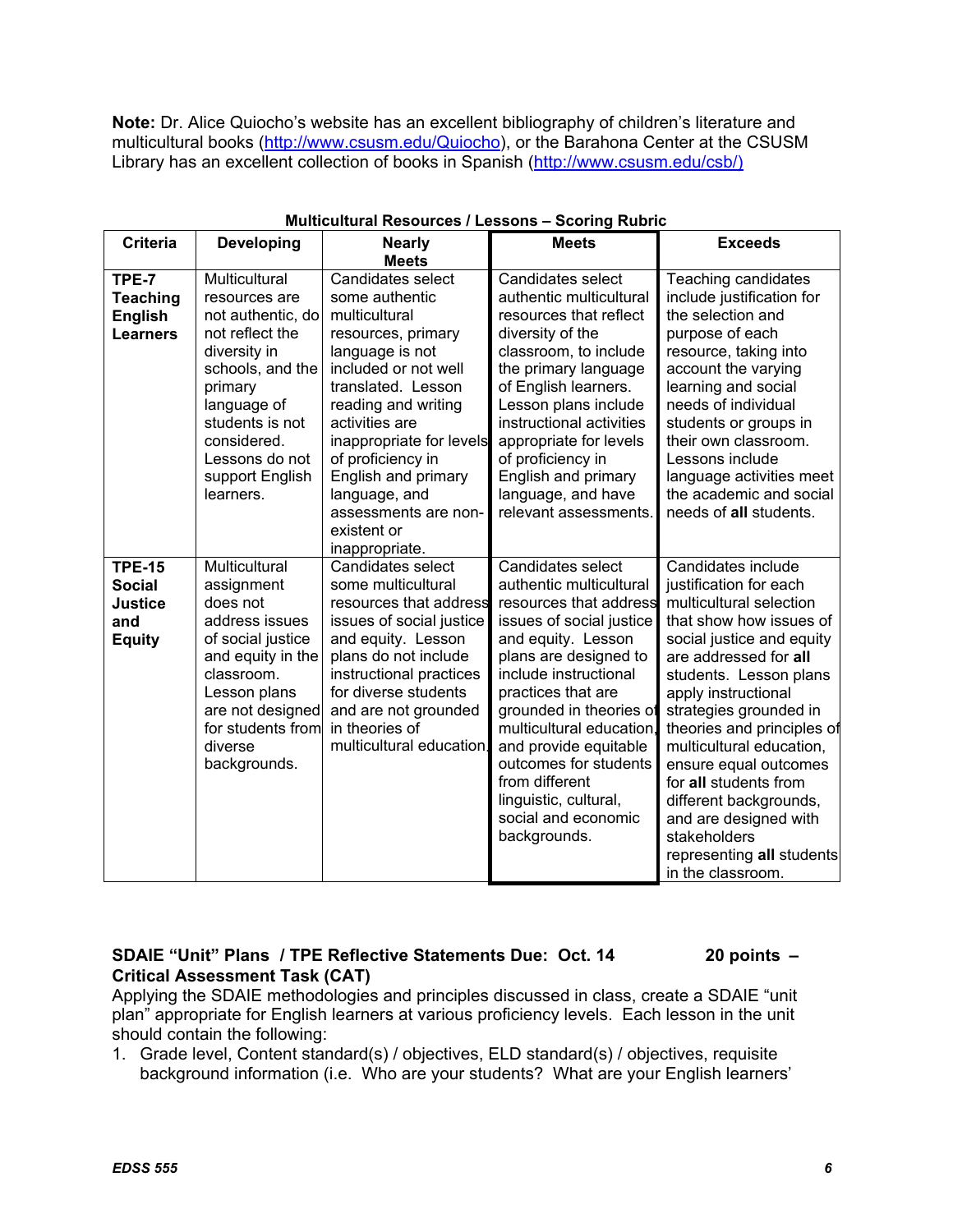proficiency levels? What do your students need to know prior to the lesson?) Materials / resources necessary for the lesson.

- 2. A plan for assessment
	- How will your students demonstrate mastery of the content and language standards/objectives?
	- What varied authentic products will be produced?
	- What multi-level assessment criteria will be used? Different levels of mastery?
- 3. Vocabulary and grammatical structures (if applicable) to be learned or reinforced in the lesson – how will you make vocabulary development part of the lesson?
- 4. How do ALL your students have access to the content you are presenting?
	- Do the activities you have designed for the lesson support the content and ELD standards you have selected?
	- What SDAIE strategies are you using to make the content accessible to all your students?
	- Do the lesson strategies incorporate group collaboration, cooperative learning activities, peer assistance, or other work-group techniques?
	- Does the lesson incorporate the language and culture of language minority students?
	- Do all students have access to academic language?
- 5. How will you ensure that your lesson provides equitable outcomes for ALL your students (from diverse linguistic, cultural, social and economic backgrounds)?

You may work in a group of 2-4 students. Each group member will develop his/her own SDAIE lesson plan as part of the "unit." During several class sessions, students will have the opportunity to work on their unit plan by applying what they have learned from the readings, class discussions, and their classroom experiences.

### SDAIE Presentations

Each group will have 15-20 minutes to present their SDAIE Unit Plans*.*

# *This assignment must address TPEs 7 and 15 (see rubric).*

### **TPE Reflective Statements 5 points**

You are specifically responsible for writing a reflective statement for TPEs 7 and 15 in the TaskStream Electronic Portfolio. Each reflection (TPE 7 and 15) should be approximately 250- 350 words (the goal is to be succinct not to count words) and focus on a description, analysis, reflection sequence. You must attach your SDAIE lesson plan as an artifact to support your ideas in the reflection for both reflective statements (TPEs 7 and 15). You may attach other artifacts which also support your ideas. The same artifact may appear in multiple TPE reflections. When you submit each TPE reflection, you will receive feedback from me. When the reflection is finalized, it will become a permanent record in your TaskStream Portfolio. You may return to the TPE at another point in your program and make modifications as your understanding deepens.

Each TPE reflective statement must include:

- 1. a description of the teacher candidate's learning with respect to the specific TPE being addressed (refer to *TPEs-at-a-Glance with Salient Features*)
- 2. an analysis of how the attached artifact(s) is (are) evidence of that learning
- 3. a reflection describing personal significance of this learning and/or next steps in the journey toward continuing to meet this TPE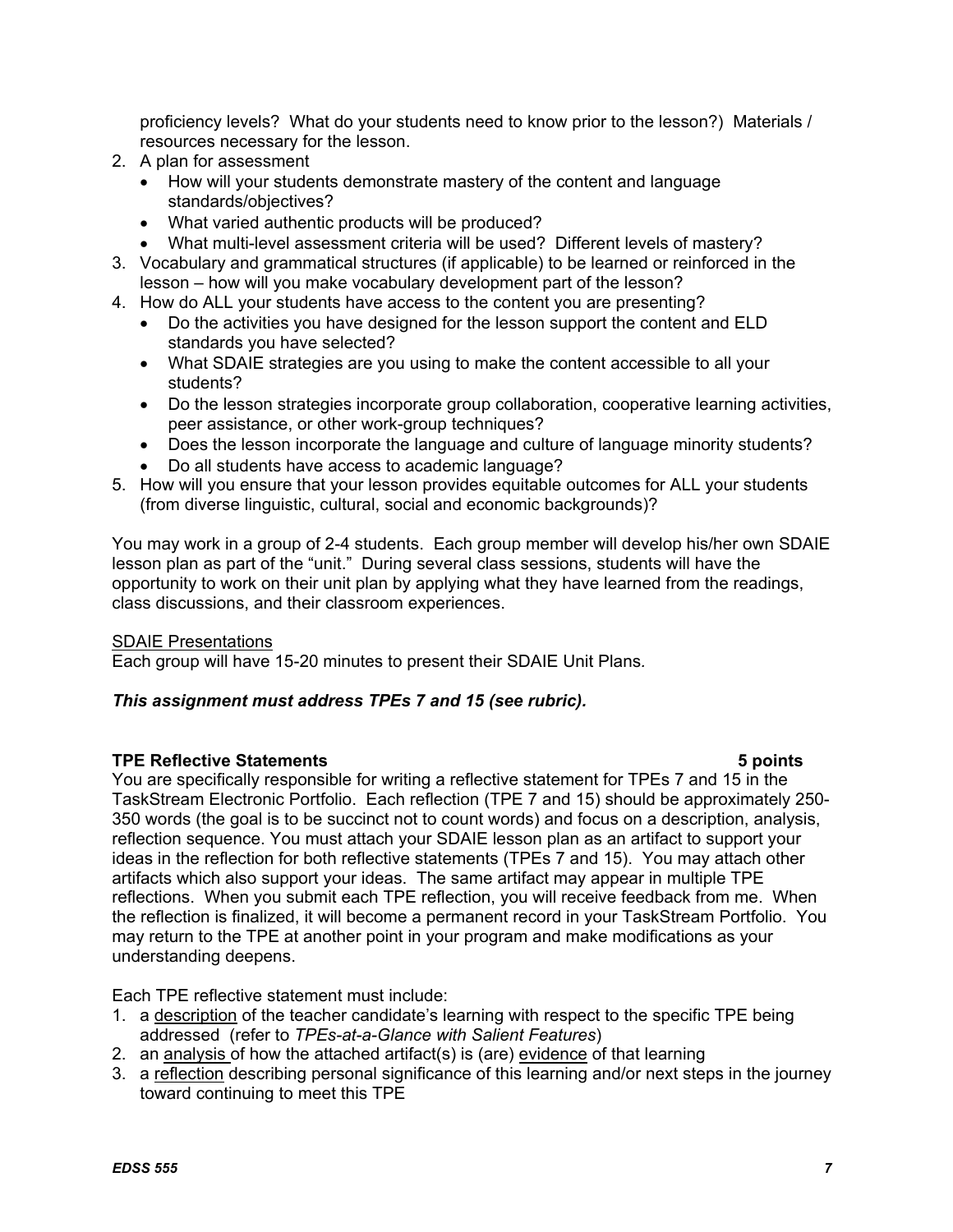| <b>Criteria</b>                                                       | <b>Developing</b>                                                                                                                                                                                                           | <b>Nearly</b><br><b>Meets</b>                                                                                                                                                                                                | <b>Meets</b>                                                                                                                                                                                                                                                                                                                                   | <b>Exceeds</b>                                                                                                                                                                                                                                                                                                                                                                                                       |
|-----------------------------------------------------------------------|-----------------------------------------------------------------------------------------------------------------------------------------------------------------------------------------------------------------------------|------------------------------------------------------------------------------------------------------------------------------------------------------------------------------------------------------------------------------|------------------------------------------------------------------------------------------------------------------------------------------------------------------------------------------------------------------------------------------------------------------------------------------------------------------------------------------------|----------------------------------------------------------------------------------------------------------------------------------------------------------------------------------------------------------------------------------------------------------------------------------------------------------------------------------------------------------------------------------------------------------------------|
| TPE-7<br>Teaching<br><b>English</b><br>learners                       | Candidates know and<br>can apply few of the<br>pedagogical theories,<br>principles, and<br>instructional practices<br>for English learners.<br>English learners do<br>not comprehend key<br>academic concepts<br>and ideas. | Candidates know<br>many pedagogical<br>theories, principles,<br>and instructional<br>practices for English<br>learners, but cannot<br>apply them in a<br>comprehensive<br>manner.                                            | Candidates know<br>and can apply<br>pedagogical<br>theories.<br>principles, and<br>instructional<br>practices for<br>comprehensive<br>instruction of<br>English learners.                                                                                                                                                                      | Candidates know and<br>can apply pedagogical<br>theories, principles,<br>and instructional<br>practices for<br>comprehensive<br>instruction of <b>ALL</b><br>English learners.                                                                                                                                                                                                                                       |
| <b>TPE 15</b><br><b>Social</b><br><b>Justice and</b><br><b>Equity</b> | Candidates do not<br>address issues of<br>social justice and<br>equity in the<br>classroom, and<br>lessons are not<br>designed for students<br>from diverse<br>backgrounds.                                                 | Candidates know<br>many issues of<br>social justice and<br>equity, but lessons<br>do not include<br>instructional<br>practices for diverse<br>students and are not<br>grounded in theories<br>of multicultural<br>education. | Candidates know<br>and can apply<br>issues of social<br>justice and equity<br>in the classroom.<br>Lessons include<br>instructional<br>practices that are<br>grounded in<br>multicultural<br>education, and<br>provide equitable<br>outcomes for<br>students from<br>different linguistic,<br>cultural, social and<br>economic<br>backgrounds. | Candidates know and<br>apply issues of social<br>justice and equity in<br>their lessons. Lessons<br>apply instructional<br>strategies grounded in<br>theories, principles &<br>ideas of multicultural<br>education, ensure<br>equitable outcomes for<br>all students from<br>different backgrounds,<br>and are designed<br>collaboratively with<br>stakeholders<br>representing all<br>students in the<br>classroom. |

# **SDAIE Unit Plan/Presentation – Scoring Rubric**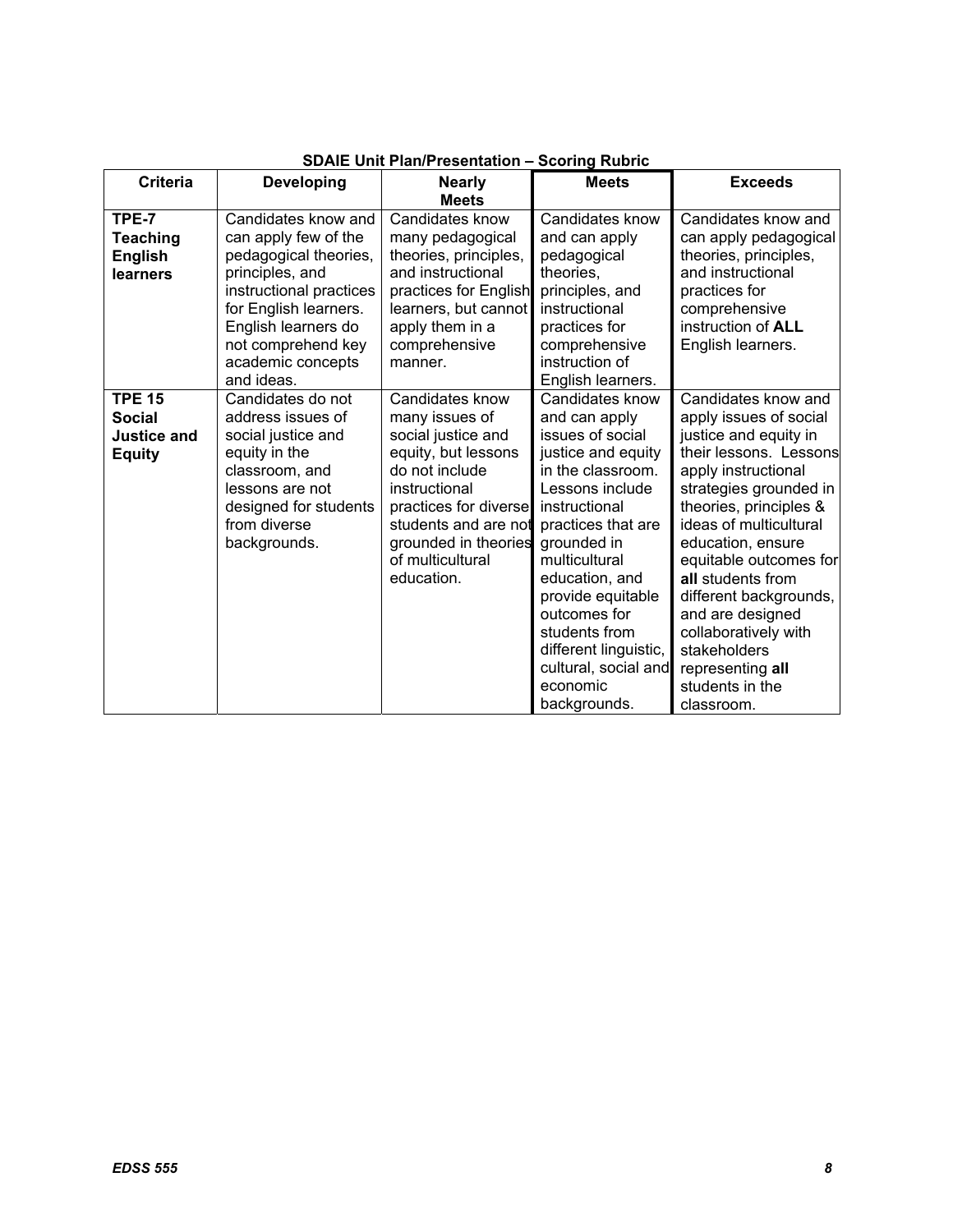### **Course Outline (More indepth outline will be available first day of class) (Timeline Subject to Change pending "Teachable" Moments)**

| <b>Date</b>        | <b>Topic</b>                                                                                        | <b>Assignment</b>                                                                                |
|--------------------|-----------------------------------------------------------------------------------------------------|--------------------------------------------------------------------------------------------------|
| Session 1<br>9/2   | Introduction / Overview<br>Who are English Language Learners?<br>What is Social Justice and Equity? | Read Peregoy and Boyle, Chpts 1,2                                                                |
| Session 2<br>9/9   | <b>Historical Overview of Bilingual</b><br>Education - Social, Political and Legal<br>Foundations   | Download the ELD Standards from<br><b>CDE or West ED WEbsite</b><br><b>DUE: Journal Entry #1</b> |
| Session 3<br>9/16  | Second Language Acquisition:<br><b>Theoretical Frameworks</b>                                       | <b>ELD Observation Due DUE: Journal</b><br>Entry $#2$                                            |
| Session 4<br>9/23  | <b>TBD</b>                                                                                          | DUE: Journal Entry #3                                                                            |
| Session 5<br>9/30  | <b>TBD</b>                                                                                          | <b>Multicultural Literature Resources</b><br><b>Due</b><br>Journal Entry #4                      |
| Session 6<br>10/7  | <b>TBD</b>                                                                                          | Journal Entry #5                                                                                 |
| Session 7<br>10/14 | <b>TBD</b>                                                                                          | <b>Journal Entry #6</b><br><b>SDAIE Unit Due</b>                                                 |
| Session 8<br>10/21 | TBD                                                                                                 | <b>SDAIE Presentations</b>                                                                       |
|                    |                                                                                                     |                                                                                                  |
|                    |                                                                                                     |                                                                                                  |
|                    |                                                                                                     |                                                                                                  |
|                    |                                                                                                     |                                                                                                  |
|                    |                                                                                                     |                                                                                                  |
|                    |                                                                                                     |                                                                                                  |